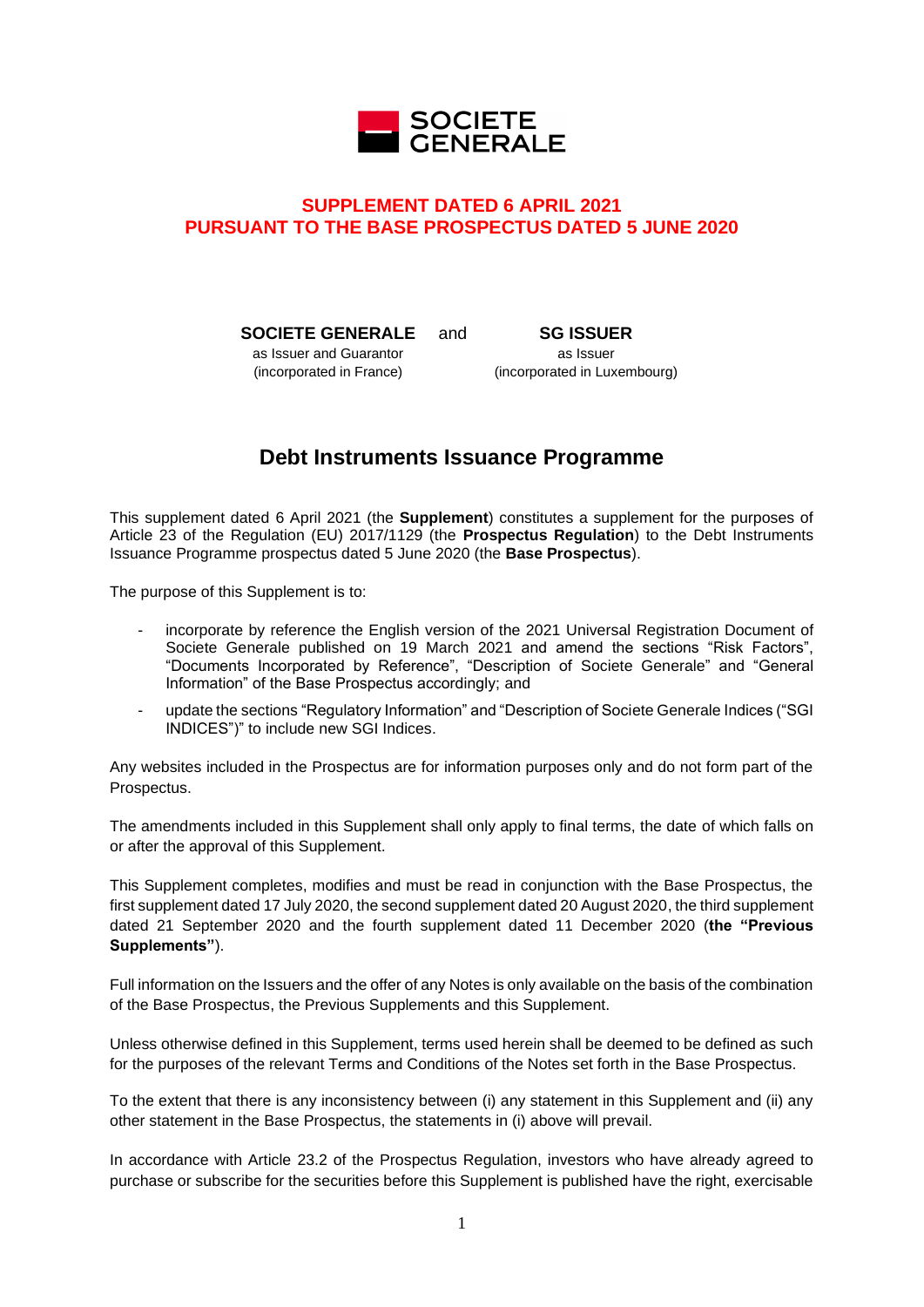within a time-limit of three business days after the publication of this Supplement (no later than 9 April 2021) to withdraw their acceptances. Investors may contact the financial intermediary or the issuer, as the case may be, should they wish to exercise the right of withdrawal.

## **I. SECTION "RISK FACTORS"**

*Paragraph 1 "Risks relating to the Group" on page 12 is modified as follows, with provisions added in red and deleted in green:*

"Risk factors relating to Societe Generale Group are detailed on pages 148 to 156 of the 2020 Universal Registration Document, pages 29 to 30 of the First Amendment to the 2020 Universal Registration Document, pages 45 to 59 of the Second Amendment to the 2020 Universal Registration Document, and page 8 of the Third Amendment to the 2020 Universal Registration Document and pages 152 to 162 of the 2021 Universal Registration Document incorporated by reference (see Section "*Documents Incorporated by Reference*")."

## **II. SECTION "DOCUMENTS INCORPORATED BY REFERENCE"**

*(i) Paragraph 1.1 "Documents incorporated by reference relating to Societe Generale" on page 67 is modified as follows, with figure added in red and deleted in green:*

"To the extent that each of the documents incorporated by reference relating to Societe Generale incorporates itself documents by reference, such documents shall not be deemed incorporated by reference herein. Any reference to documents incorporated by reference relating to Societe Generale shall be deemed to exclude the parts referred to in (i), (ii) and (iii) in the paragraphs 1.1.1 to 1.1.56 below."

*(ii) In paragraph 1 "List of the documents incorporated by reference", in paragraph 1.1 "Documents incorporated by reference relating to Societe Generale", sub-paragraph 1.1.6 is added as follows on page 67:*

#### *"***1.1.6** *2021 Universal Registration Document*

The expression "**2021 Universal Registration Document**" means the English version of the *Document d'Enregistrement Universel 2021* of Societe Generale, the French version of which was filed with the AMF on 17 March 2021 under no. D.21-0138, except for (i) the cover page containing the AMF textbox, (ii) the statement of the person responsible for the universal registration document and the annual financial report made by Mr. Frédéric Oudéa, Chief Executive Officer of Societe Generale, page 628 and (iii) the cross reference tables, pages 629 to 632.

The 2021 Universal Registration Document is available on the Societe Generale website ([https://www.societegenerale.com/sites/default/files/documents/2021-](https://www.societegenerale.com/sites/default/files/documents/2021-03/2021%20Universal%20Registration%20Document.pdf) [03/2021%20Universal%20Registration%20Document.pdf](https://www.societegenerale.com/sites/default/files/documents/2021-03/2021%20Universal%20Registration%20Document.pdf)).

The cross reference table in relation to the 2021 Universal Registration Document appears in the paragraph 2.1.6 below."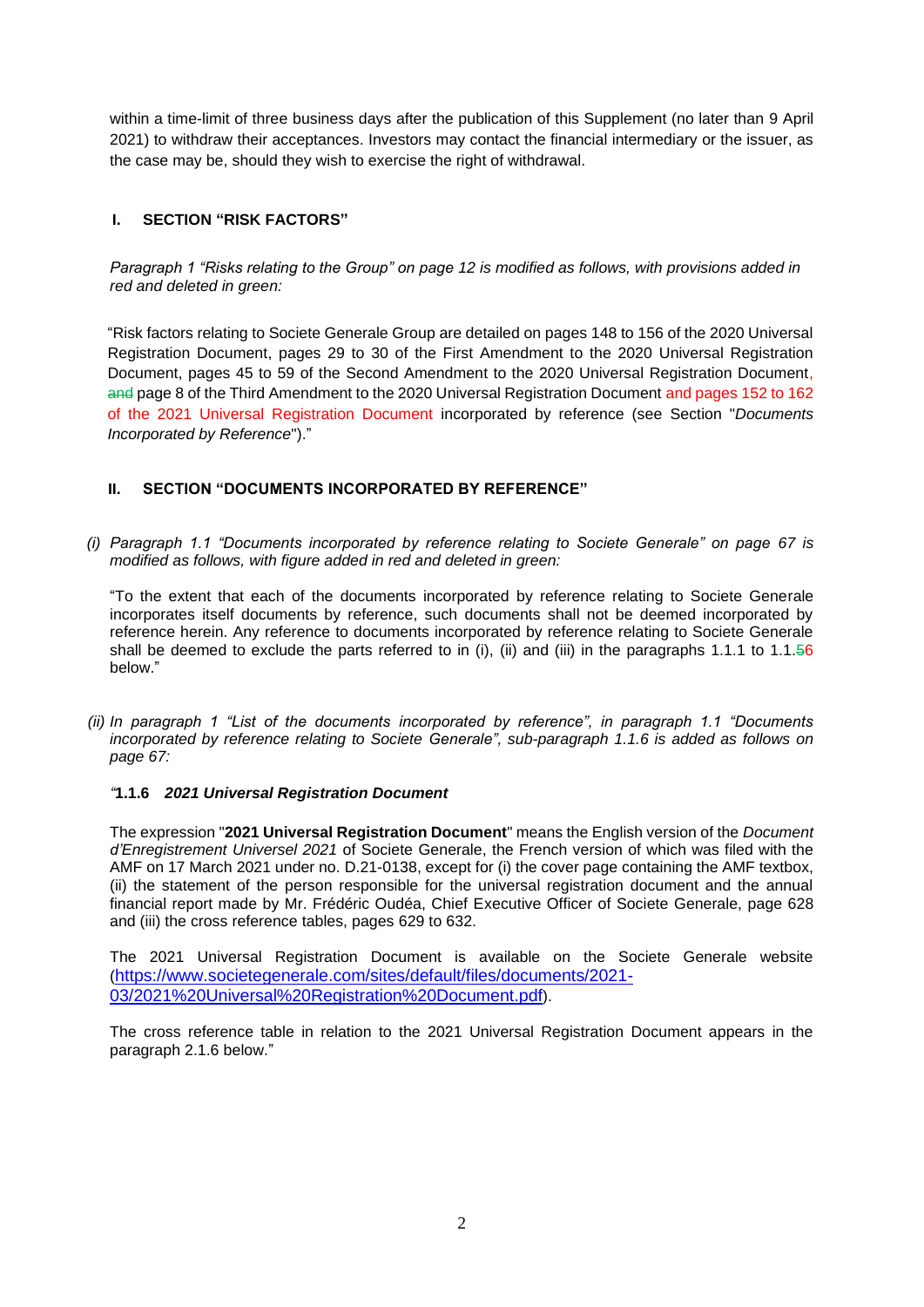*(iii) In paragraph 2 "Cross reference tables of the documents incorporated by reference", in paragraph 2.1 "Cross reference tables relating to Societe Generale", sub-paragraph 2.1.6 is added as follows on page 75:*

# *"***2.1.6** *2021 Universal Registration Document*

| <b>Commission Delegated Regulation (EU) No 2019/980</b>                                                                                                          | 2021 Universal<br><b>Registration</b><br><b>Document</b> |
|------------------------------------------------------------------------------------------------------------------------------------------------------------------|----------------------------------------------------------|
| <b>RISK FACTORS</b>                                                                                                                                              | 152-162                                                  |
| <b>INFORMATION ABOUT THE ISSUER</b>                                                                                                                              |                                                          |
| History and development of the company                                                                                                                           | $\overline{7}$                                           |
| Legal and commercial name of the Issuer                                                                                                                          | 607                                                      |
| Place of registration, registration number and legal entity identifier (LEI) of<br>the Issuer                                                                    | 607                                                      |
| Date of incorporation and the length of life of the Issuer                                                                                                       | 607                                                      |
| Domicile and legal form of the Issuer, applicable legislation, country of<br>incorporation, address and telephone number of its registered office and<br>website | 607                                                      |
| <b>BUSINESS OVERVIEW</b>                                                                                                                                         |                                                          |
| Principal activities                                                                                                                                             | 8-10; 47-52                                              |
| Principal markets                                                                                                                                                | 8-13; 16-26; 28-29;<br>466-470                           |
| <b>ORGANISATIONAL STRUCTURE</b>                                                                                                                                  |                                                          |
| Summary description of the Group and the Issuer's position within it                                                                                             | 8-10; 28-29                                              |
| <b>TREND INFORMATION</b>                                                                                                                                         | 59; 14-15                                                |
| ADMINISTRATIVE, MANAGEMENT AND SUPERVISORY BODIES AND<br><b>SENIOR MANAGEMENT</b>                                                                                |                                                          |
| Board of Directors and senior management                                                                                                                         | 64-97                                                    |
| Administrative bodies and senior management's conflicts of interest                                                                                              | 146                                                      |
| <b>MAJOR SHAREHOLDERS</b>                                                                                                                                        |                                                          |
| Control of the Issuer                                                                                                                                            | 603-604;606                                              |
| FINANCIAL INFORMATION CONCERNING THE ASSETS AND<br>LIABILITIES, FINANCIAL POSITION AND PROFITS AND LOSSES OF<br><b>THE ISSUER</b>                                |                                                          |
| <b>Historical financial information</b>                                                                                                                          | 138; 168-171; 179-<br>180; 190;                          |
|                                                                                                                                                                  | 192-196; 204-205;<br>208-218; 224-234;                   |
|                                                                                                                                                                  | 243-247; 352-522;<br>529-592                             |
| <b>Financial statements</b>                                                                                                                                      | 352-592                                                  |
| <b>Consolidated Balance sheet</b>                                                                                                                                | 352-353                                                  |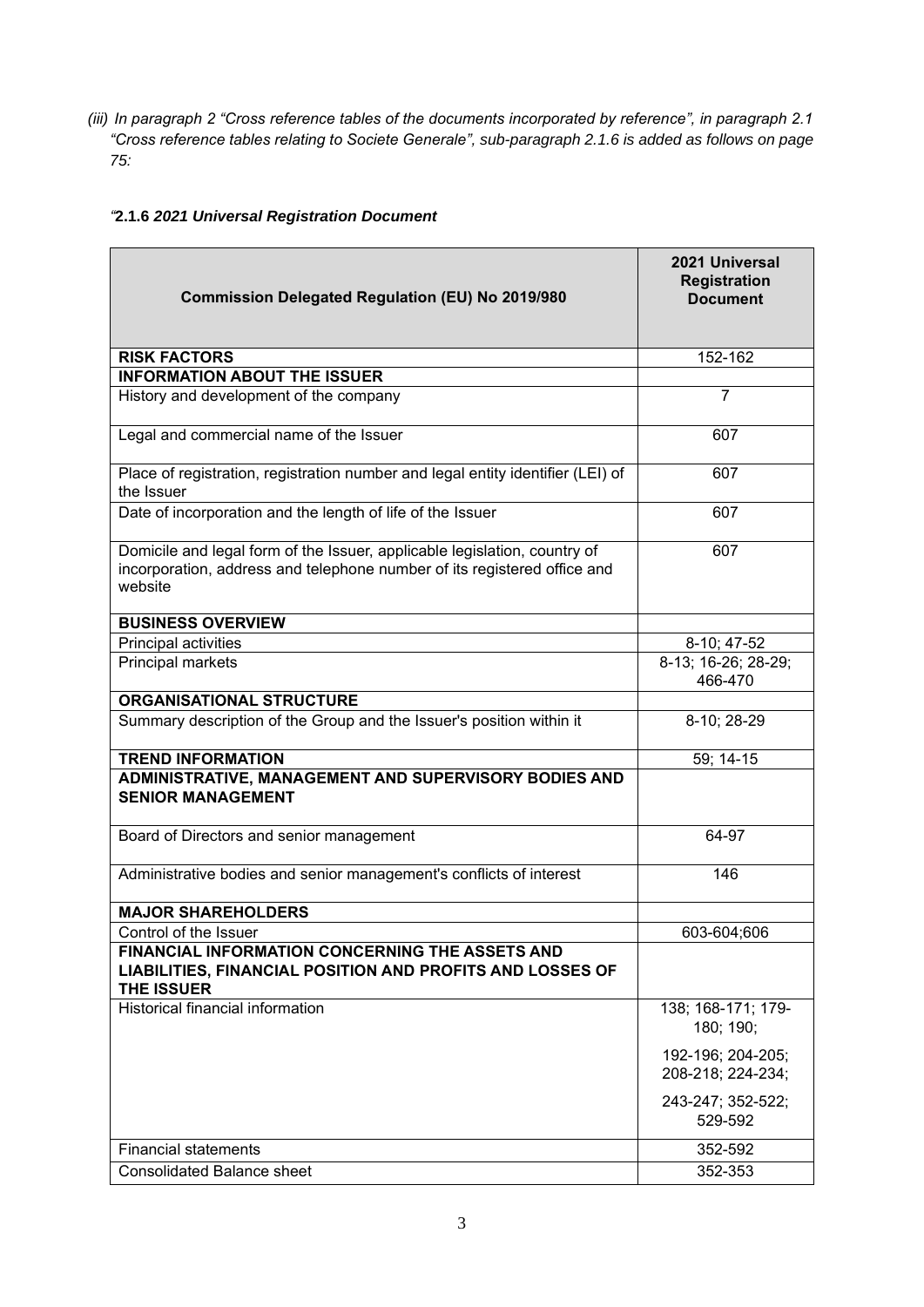| Consolidated income statement                                                   | 354                   |
|---------------------------------------------------------------------------------|-----------------------|
| Accounting policies and explanatory notes on the consolidated financial         | 359-522               |
| statements                                                                      |                       |
| Cash flow statement                                                             | 357                   |
| Changes in shareholders' equity                                                 | 356                   |
| Parent Company Balance sheet                                                    | 536                   |
| Parent Company income statement                                                 | 537                   |
| Accounting policies and explanatory notes on the annual financial<br>statements | 538-592               |
| Auditing of the historical annual financial information                         | 523-528; 593-598      |
| Legal and arbitration proceedings                                               | 259; 519-522; 590-592 |
| Significant changes in the Issuer's financial position                          | 59                    |
| <b>MATERIAL CONTRACTS</b>                                                       | 59                    |

The information incorporated by reference that is not included in the cross-reference list, is considered as additional information."

#### **III. SECTION "DESCRIPTION OF SOCIETE GENERALE INDICES ("SGI INDICES")"**

*The list of SGI Indices which may be used as underlyings under the Base Prospectus is modified on page 714 with the provisions added in red, as follows:* 

- "The following SGI Indices may be used as underlyings:
- SGMDGRFE index Global Rotation Funds EUR Index
- SGMDGPPB Index SGI Global 85% Progressive Protection Bond Index
- IND1GMAS Index Global Multi Asset Strategy EUR Index
- IND1BQSI Index Banor Quality Equity Selection Index
- SGMDPP90 Index SGI Progressive Protection 90 Index
- SGITEGD Index SGI European Green Deal Index
- SGIXTLU Index SGI World Travel and Leisure Index
- SGITGAMA Index SGI Greener America Ahead Index
- ERIX Index European Renewable Energy Total Return Index in EUR
- SGIXROBO Index Rise Of The Robots Index (USD Net Total Return)"

#### **IV. SECTION "REGULATORY INFORMATION"**

*The benchmark table is modified on pages 58 and 59 with the provisions added in red as follows:*

| <b>Benchmark</b> | Administrator                                  | Register |
|------------------|------------------------------------------------|----------|
| _IBOR            | <b>ICE Benchmark Administration</b><br>Limited | Appears  |
| USD-LIBOR        | <b>ICE Benchmark Administration</b><br>Limited | Appears  |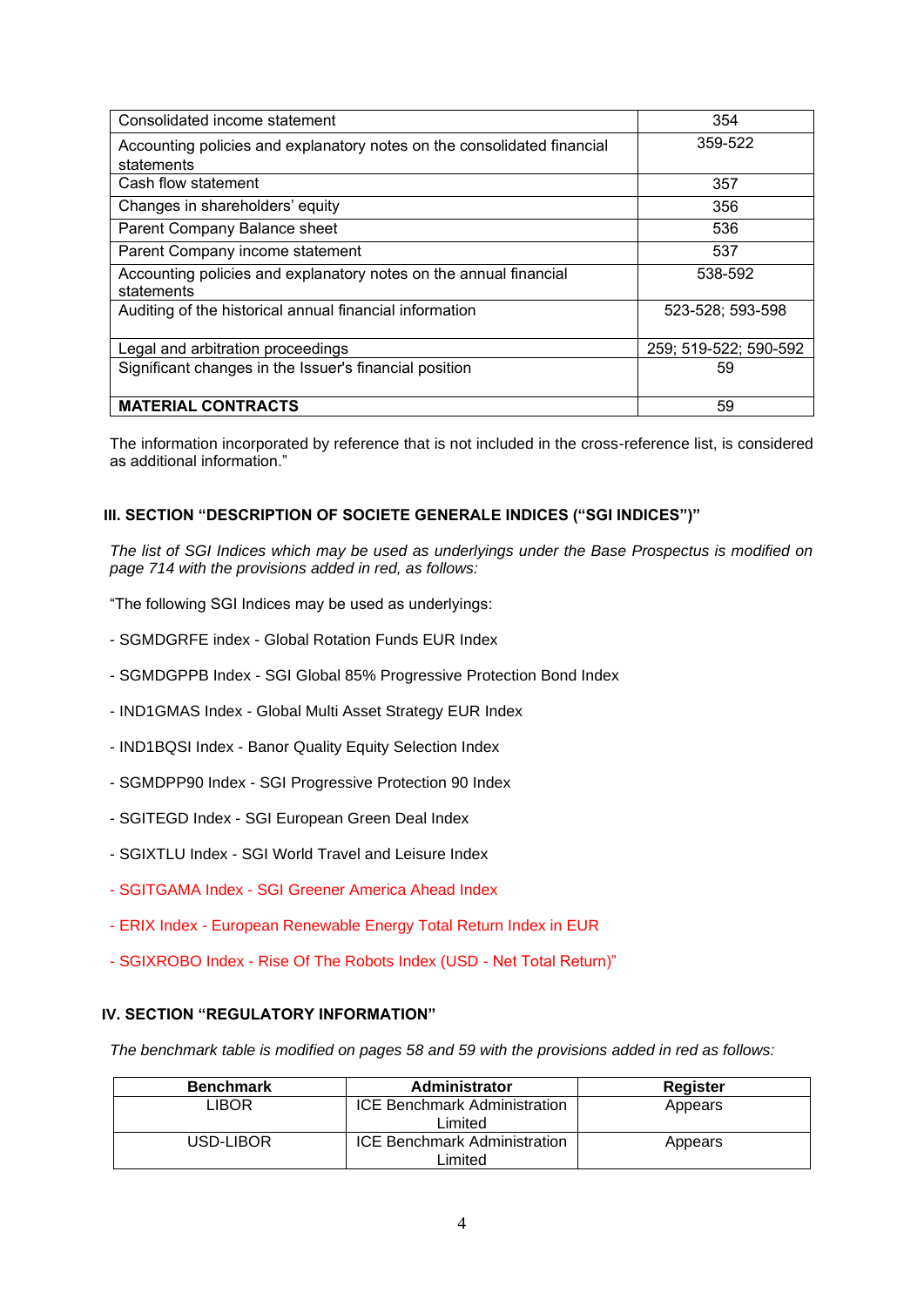| <b>GBP-LIBOR</b>                                                                            | <b>ICE Benchmark Administration</b><br>Limited    | Appears                                                                                                                                                                                                                                                              |
|---------------------------------------------------------------------------------------------|---------------------------------------------------|----------------------------------------------------------------------------------------------------------------------------------------------------------------------------------------------------------------------------------------------------------------------|
| <b>EURIBOR</b>                                                                              | <b>European Money Markets</b><br>Institute (EMMI) | Appears                                                                                                                                                                                                                                                              |
| <b>EUR-CMS</b>                                                                              | <b>ICE Benchmark Administration</b><br>Limited    | Appears                                                                                                                                                                                                                                                              |
| USD-CMS                                                                                     | <b>ICE Benchmark Administration</b><br>Limited    | Appears                                                                                                                                                                                                                                                              |
| <b>SHIBOR</b>                                                                               | People's Bank of China                            | Does not appear and<br>exempted                                                                                                                                                                                                                                      |
| <b>CIBOR</b>                                                                                | Danish Financial Benchmark<br><b>Facility ApS</b> | Appears                                                                                                                                                                                                                                                              |
| <b>NIBOR</b>                                                                                | Norske Finansielle Referanser<br>AS (NoRe)        | NoRe applied for authorisation<br>as administrator for NIBOR on<br>12 December 2019. NoRe has<br>been included in the list of<br>pending applications published<br>by ESMA on 13 December<br>2019 and may therefore be<br>used as benchmark after 1<br>January 2020. |
| <b>STIBOR</b>                                                                               | <b>Swedish Financial Benchmark</b><br>Facility    | Does not appear and non-<br>exempted                                                                                                                                                                                                                                 |
| FTSE MIB index                                                                              | <b>FTSE International Limited</b>                 | Appears                                                                                                                                                                                                                                                              |
| <b>SGMDGRFE index - Global</b><br><b>Rotation Funds EUR Index</b>                           | Societe Generale                                  | Appears                                                                                                                                                                                                                                                              |
| <b>SGMDGPPB Index - SGI</b><br>Global 85% Progressive<br><b>Protection Bond Index</b>       | Societe Generale                                  | Appears                                                                                                                                                                                                                                                              |
| <b>IND1GMAS Index - Global</b><br>Multi Asset Strategy EUR<br>Index                         | Societe Generale                                  | Appears                                                                                                                                                                                                                                                              |
| IND1BQSI Index - Banor<br><b>Quality Equity Selection Index</b>                             | Societe Generale                                  | Appears                                                                                                                                                                                                                                                              |
| SGMDPP90 Index - SGI<br>Progressive Protection 90<br>Index                                  | Societe Generale                                  | Appears                                                                                                                                                                                                                                                              |
| <b>SGITEGD Index - SGI</b><br>European Green Deal Index                                     | Societe Generale                                  | Appears                                                                                                                                                                                                                                                              |
| <b>SGI World Travel and Leisure</b><br>Index                                                | Societe Generale                                  | Appears                                                                                                                                                                                                                                                              |
| <b>SGITGAMA Index - SGI</b><br><b>Greener America Ahead Index</b>                           | <b>Societe Generale</b>                           | <b>Appears</b>                                                                                                                                                                                                                                                       |
| <b>ERIX Index - European</b><br><b>Renewable Energy Total</b><br><b>Return Index in EUR</b> | <b>Societe Generale</b>                           | <b>Appears</b>                                                                                                                                                                                                                                                       |
| <b>SGIXROBO Index - Rise Of</b><br>The Robots Index (USD - Net<br><b>Total Return)</b>      | <b>Societe Generale</b>                           | <b>Appears</b>                                                                                                                                                                                                                                                       |
| AL                                                                                          | London Metal Exchange<br>Limited (LME)            | Appears                                                                                                                                                                                                                                                              |
| AL <sub>3</sub>                                                                             | London Metal Exchange<br>Limited (LME)            | Appears                                                                                                                                                                                                                                                              |
| $\overline{\text{CU}}$                                                                      | London Metal Exchange<br>Limited (LME)            | Appears                                                                                                                                                                                                                                                              |
| CU <sub>3</sub>                                                                             | London Metal Exchange<br>Limited (LME)            | Appears                                                                                                                                                                                                                                                              |
| GI                                                                                          | European Energy Exchange<br>(EEX)                 | Appears                                                                                                                                                                                                                                                              |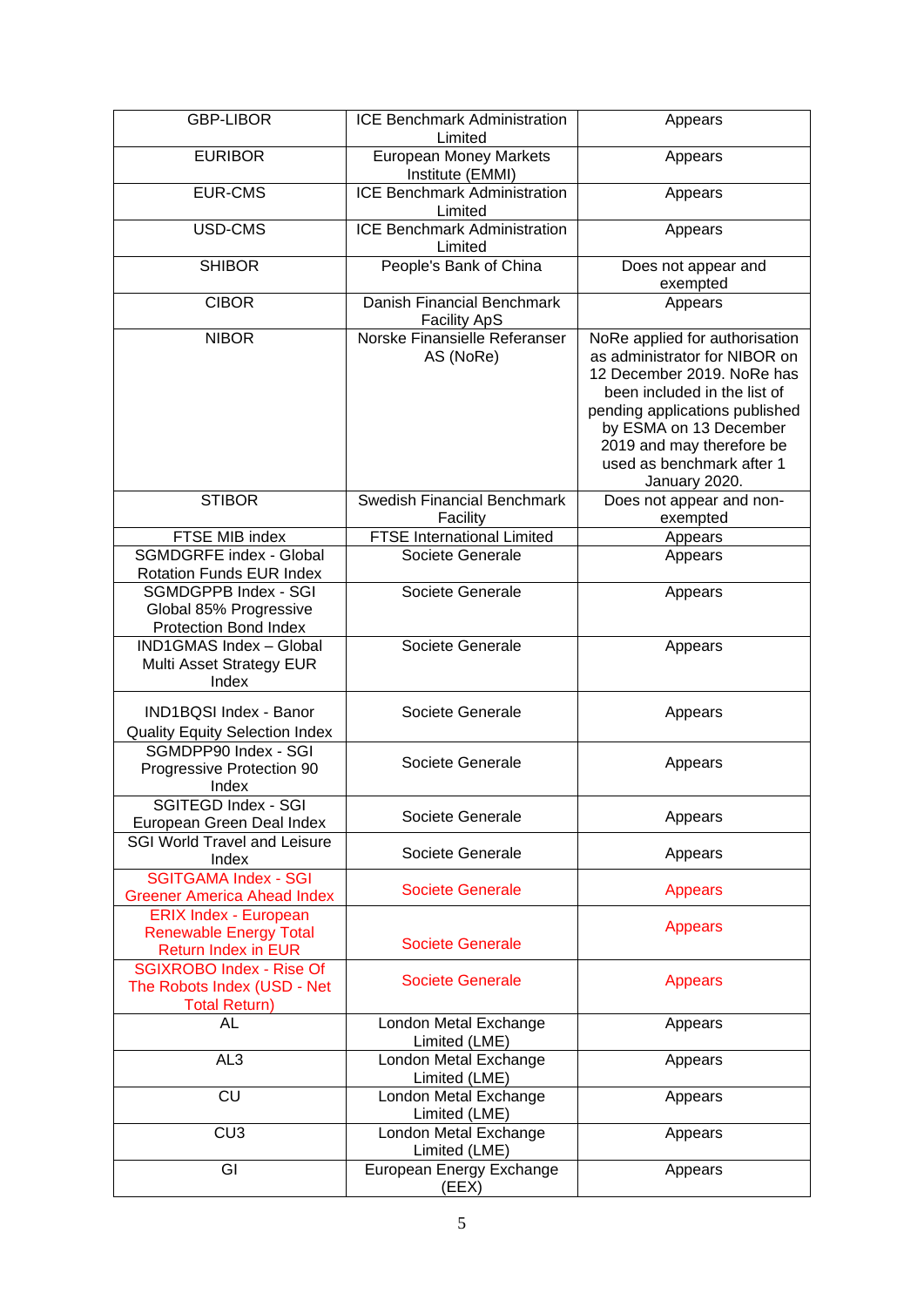| <b>GOA</b>      | <b>ICE Benchmark Administration</b><br>Limited (IBA) | Appears |
|-----------------|------------------------------------------------------|---------|
| <b>MCU</b>      | London Metal Exchange<br>Limited (LME)               | Appears |
| ΝI              | London Metal Exchange<br>Limited (LME)               | Appears |
| N <sub>13</sub> | London Metal Exchange<br>Limited (LME)               | Appears |
| <b>PB</b>       | London Metal Exchange<br>Limited (LME)               | Appears |
| PB <sub>3</sub> | London Metal Exchange<br>Limited (LME)               | Appears |
| GO              | <b>ICE Benchmark Administration</b><br>Limited (IBA) | Appears |
| <b>PDA</b>      | London Metal Exchange<br>Limited (LME)               | Appears |
| <b>PD</b>       | London Metal Exchange<br>Limited (LME)               | Appears |
| <b>PTA</b>      | London Metal Exchange<br>Limited (LME)               | Appears |
| <b>PT</b>       | London Metal Exchange<br>Limited (LME)               | Appears |
| SI              | <b>ICE Benchmark Administration</b><br>Limited (IBA) | Appears |
| ZN              | London Metal Exchange<br>Limited (LME)               | Appears |
| ZN <sub>3</sub> | London Metal Exchange<br>Limited (LME)               | Appears |

#### **V. SECTION "DESCRIPTION OF SOCIETE GENERALE"**

*(i) The first page of Paragraph 1 "Statutory Auditors" is amended on page 707, with the provision added in red and the provision deleted in green as follows:* 

*"*For the financial years ended 31 December 2018, and 31 December 2019 and 31 December 2020"

*(ii) Paragraph 5 "Trend Information" on page 707 is modified, with the provisions added in red and the provisions deleted in green as follows:*

"Save as disclosed on pages 3 and 4 of the First Amendment to the 2020 Universal Registration Document and the Second Amendment to the 2020 Universal Registration Document, including the impact that the health crisis resulting from the coronavirus (COVID-19) may have, and the Third Amendment to the 2020 Universal Registration Document, and the 2021 Universal Registration Document, there has been no material adverse change in the prospects of Societe Generale and its consolidated subsidiaries (taken as a whole) since 31 December 2019 2020.

For information on any known trends regarding Societe Generale, please refer to page 16 of the 2020 Universal Registration Document, pages 3 to 28 of the First Amendment to the 2020 Universal Registration Document, pages 3 to 4 of the Second Amendment to the 2020 Universal Registration Document, and page 7 of the Third Amendment to the 2020 Universal Registration Document and pages 14 to 15 and 59 of the 2021 Universal Registration Document incorporated by reference herein."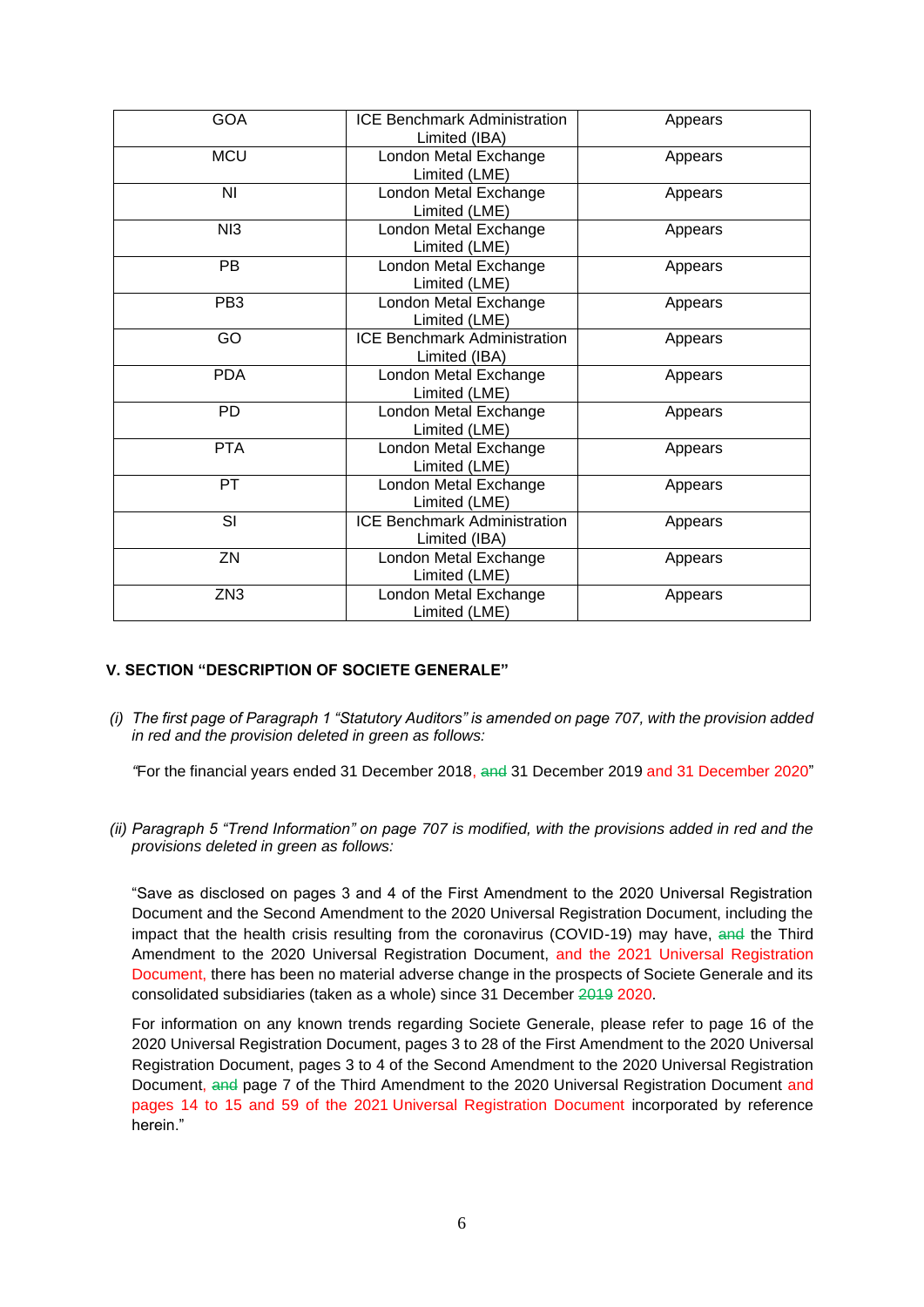*(iii) Subparagraph 9.1 "Legal and arbitration proceedings" on page 707 is amended with the provisions added in red and the word deleted in green as follows:*

"Save as disclosed on pages 247, 466 to 468 and 533 to 535 of the 2020 Universal Registration Document, 35 to 37 of the First Amendment to the 2020 Universal Registration Document, and 54. 55, 70, 149 and 150 to 155 of the Second Amendment to the 2020 Universal Registration Document, and pages 259, 519 to 522, 590 to 592 of the 2021 Universal Registration Document for a period covering the last twelve months, there have been no legal or arbitration proceedings relating to claims or amounts which are material in the context of the issue of Notes thereunder to which Societe Generale is a party nor, to the best of the knowledge and belief of Societe Generale, are there any pending or threatened governmental, legal or arbitration proceedings relating to such claims or amounts which are material in the context of the issue of Notes thereunder which would in either case jeopardise the Issuer's ability to discharge its obligations in respect of the Notes.

See also paragraphs 1.1 and 2.1 in the section "Documents Incorporated by Reference" of this Base Prospectus."

*(iv)Subparagraph 9.2 "Significant change in the financial or trading position" on page 708 is amended with the provisions added in red and the provisions deleted in green as follows:*

"There has been no significant change in the financial position or performance of Societe Generale and its consolidated subsidiaries (taken as a whole) since 30 June 31 December 2020."

#### **VI. SECTION "GENERAL INFORMATION"**

*Subparagraph (b) in paragraphs 5 "Availability of Documents" on page 733 is modified as follows, with provisions added in red and word deleted in green:*

(b) the 2019 Registration Document, the 2020 Universal Registration Document, the First Amendment to the 2020 Universal Registration Document, the Second Amendment to the 2020 Universal Registration Document, and the Third Amendment to the 2020 Universal Registration Document and the 2021 Universal Registration Document;"